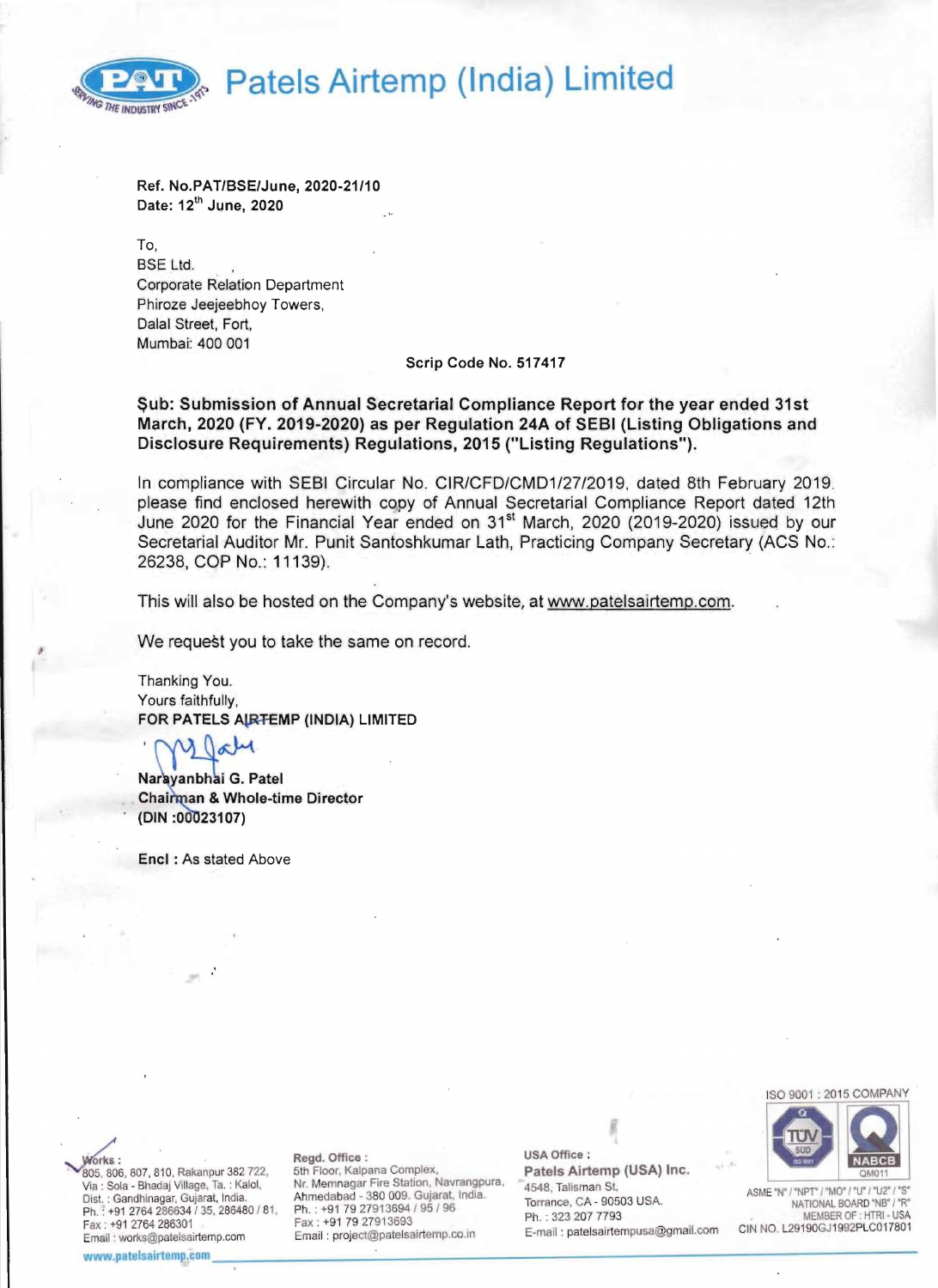

To The Board of Directors, Patels Airtemp (India) Limited CIN: L29190GJ1992PLC017801 5th Floor, Kalpana Complex, Nr. Memnagar Fire Station, Navrangpura, Ahmedabad – 380009.

Sir/Madam

## **Annual Secretarial Compliance Report for the Financial Year 2019-20**

I have been engaged by **Patels Airtemp (India) Limited** ("the listed entity"), (hereinafter referred to as 'the Company') bearing CIN: **L29190GJ1992PLC017801** whose equity shares are listed on BSE Limited to conduct an audit in terms of Regulation 24A of SEBI (Listing Obligations and Disclosure Requirements) Regulations, 2015 as amended read with SEBI's Circular No. CIR/CFD/CMD1/27/2019 dated **February 08, 2019** to issue the Annual Secretarial Compliance Report thereon.

It is the responsibility of the management of the Company to maintain records, devise proper systems to ensure compliance with provisions of all applicable SEBI Regulations and circulars/ guidelines issued there under from time to time and to ensure that the systems are adequate and are operating effectively.

Our responsibility is to verify compliances by the Company with provisions of all applicable SEBI Regulations and circulars/ guidelines issued there under from time to time and issue a report thereon.

Our audit was conducted in accordance with Guidance Note on Annual Secretarial Compliance Report issued by the Institute of Company Secretaries of India and in a manner which involved such examinations and verifications as considered necessary and adequate for the said purpose. Annual Secretarial Compliance Report is enclosed.

Signature:  **Punit Santoshkumar Lath Date:** 12/06/2020 **Practicing Company Secretary Place:** Ahmedabad **ACS No.: 26238, CoP No.: 11139**  PUNIT S LATH 63c28770c07f5672be80, postalCode=380015, st=Gujarat, dc89210845939841c1dc4cf2d, cn=PUNIT S LATH Date: 2020.06.12 17:01:30 +05'30'

Digitally signed by PUNIT S LATH DN: c=IN, o=Personal , CID - 6589953, 2.5.4.20=d7f160cc5c3d16b132e48ab2f5f098962af042cedd0b

**OFFICE ADDRESS:** 808, 8th Floor, Sukh Sagar Complex, Beside Hotel Fortune Landmark, Opp. S. R. T. C Hotel Aspire, Ashram Road, Usmanpura Cross Road, Ahmedabad, Gujarat - 380013, INDIA.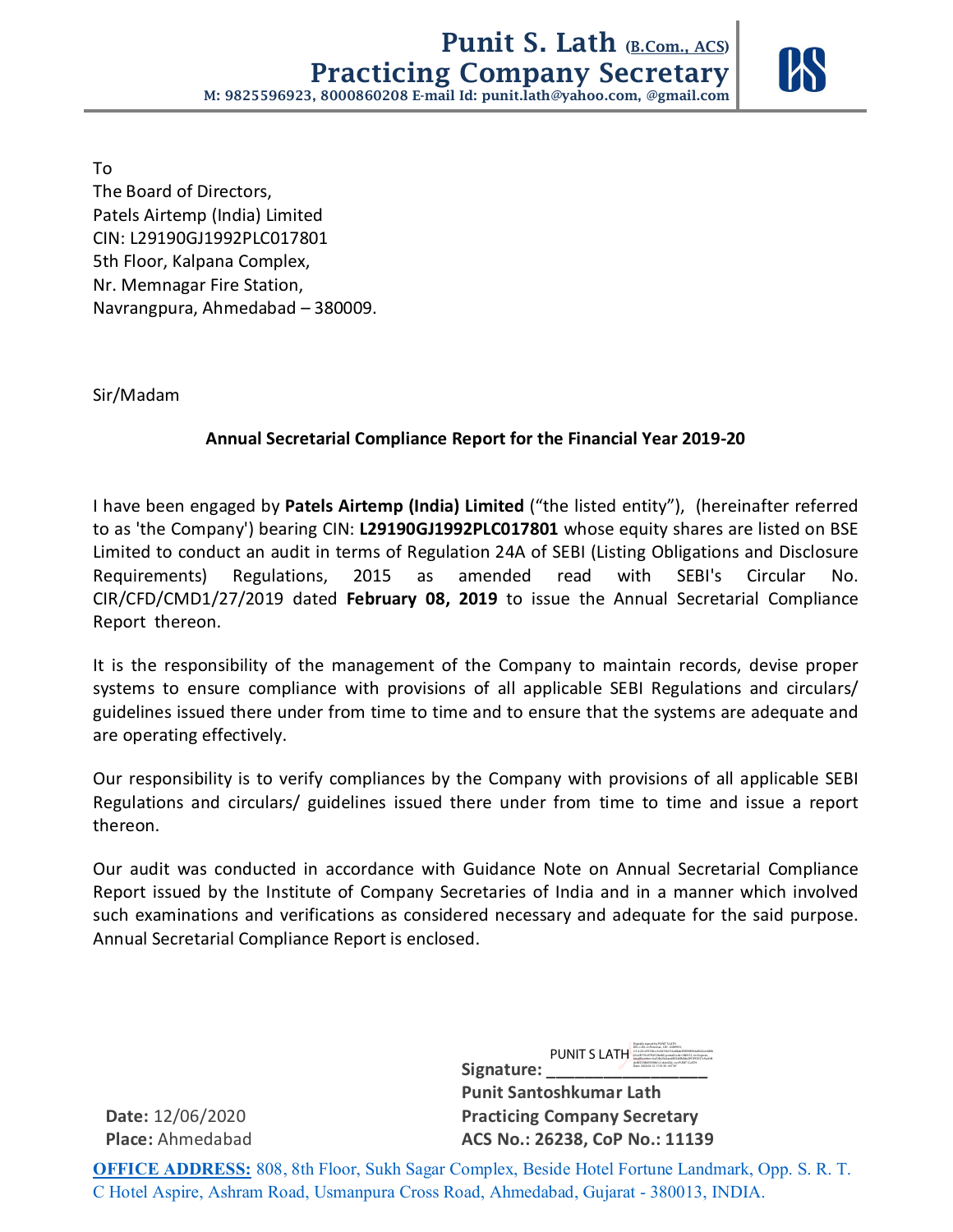

# **Annual Secretarial Compliance Report of PATELS AIRTEMP (INDIA) LIMITED (CIN: L29190GJ1992PLC017801) for the year ended 31st March, 2020**

- I, Punit Santoshkumar Lath, Practicing Company Secretary have examined:
- (a) all the documents and records made available to us and explanation provided by **Patels Airtemp (India) Limited** ("the listed entity"),
- (b) the filings/ submissions made by the listed entity to the stock exchanges,
- (c) website of the listed entity,
- (d) any other document / filing, as may be relevant, which has been relied upon to make this certification,
- for the year ended  $31<sup>st</sup>$  March, 2020 ("Review Period") in respect of compliance with the provisions of:
	- (a) the Securities and Exchange Board of India Act, 1992 ("SEBI Act") and the Regulations, circulars, guidelines issued thereunder; and
	- (b) the Securities Contracts (Regulation) Act, 1956 ("SCRA"), rules made there under and the Regulations, circulars, guidelines issued there under by the Securities and Exchange Board of India ("SEBI");

 The specific Regulations, whose provisions and the circulars/ guidelines issued there under, have been examined, include:-

- (a) Securities and Exchange Board of India (Listing Obligations and Disclosure Requirements) Regulations, 2015;
- (b) Securities and Exchange Board of India (Substantial Acquisition of Shares and Takeovers) Regulations, 2011;
- (c) Securities and Exchange Board of India (Prohibition of Insider Trading) Regulations, 2015;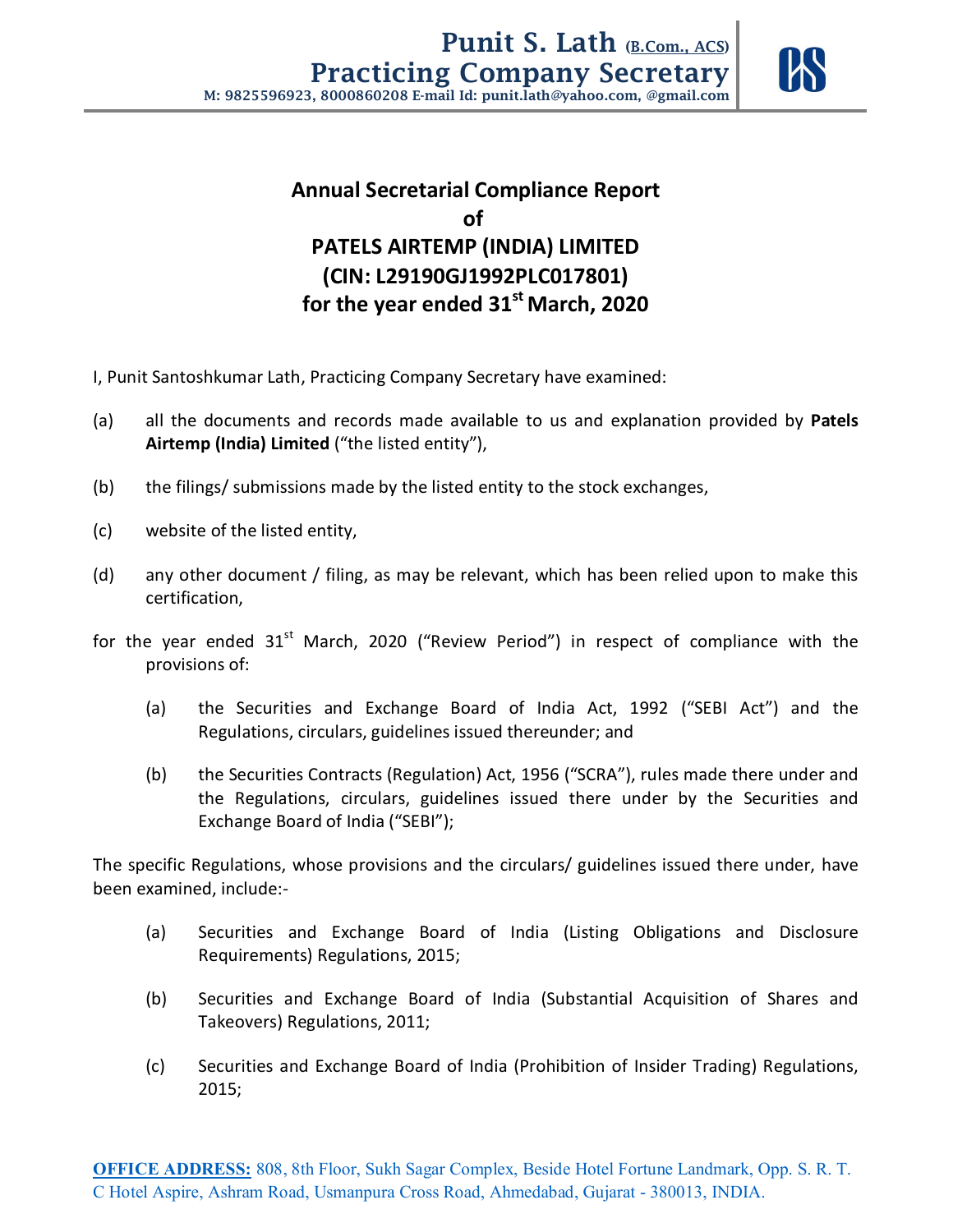

- (d) Securities and Exchange Board of India (Issue of Capital and Disclosure Requirements) Regulations, 2018; *Not applicable, as the Company has not issued any Securities during the year under review;*
- (e) The Securities and Exchange Board of India (Buyback of Securities) Regulations, 2018; *Not applicable, as the Company has not bought back or propose to buy-back any of its securities during the year under review.*
- (f) Securities and Exchange Board of India (Share Based Employee Benefits) Regulations, 2014; *Not applicable, as the Company has not issued any shares/ options to directors/ employees under the said guidelines / regulations during the year under review;*
- (g) Securities and Exchange Board of India (Issue and Listing of Debt Securities) Regulations, 2008; *Not applicable, as the Company has not issued any debt securities which are listed during the year under review;*
- (h) Securities and Exchange Board of India (Issue and Listing of Non- Convertible and Redeemable Preference Shares) Regulations, 2013; *Not applicable, as the Company has not issued any such securities during the year; and* circulars/ guidelines issued thereunder;

and based on the above examination, I hereby report that, during the Review Period:

(a) The listed entity has complied with the provisions of the above Regulations and circulars/guidelines issued there under as applicable to it, except in respect of matters specified below :-

| Sr.<br>No | $\parallel$ Compliance Requirement Regulations, $\parallel$<br>$\vert$ circulars, guidelines including specific $\Vert$<br>clause | Deviations | Observations Remarks of the  <br>Practicing Company Secretary |  |  |  |  |
|-----------|-----------------------------------------------------------------------------------------------------------------------------------|------------|---------------------------------------------------------------|--|--|--|--|
| NIL       |                                                                                                                                   |            |                                                               |  |  |  |  |

- b) The listed entity has maintained proper records under the provisions of the above Regulations and circulars/ guidelines issued there under in so far as it appears from my/our examination of those records.
- (c) No actions were taken against the listed entity/ its promoters/ directors/ material subsidiaries either by SEBI or by Stock Exchanges (including under the Standard Operating Procedures issued by SEBI through various circulars) under the aforesaid Acts/ Regulations and circulars/ guidelines issued there under: